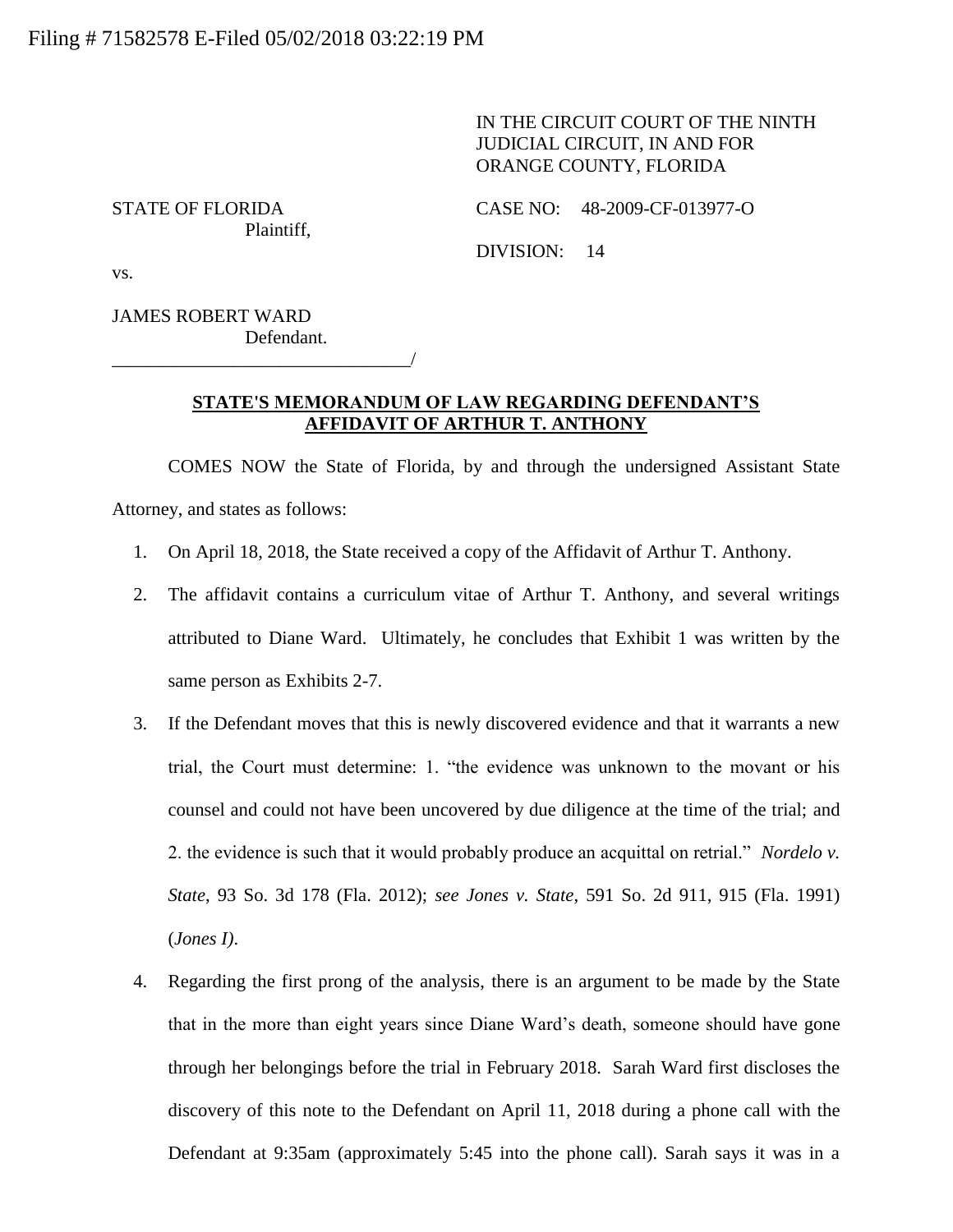closet in the Atlanta home. On April 14, 2018, in a phone call made to the Defendant at 8:27pm, Sarah states that the note was found in an item typically kept in Diane Ward's purse. Sarah had seen it sitting there for years.

- 5. Turning to the second prong of the analysis, this note would not be admissible during trial for a variety of reasons.
- 6. First, there is real question to the authenticity of this note as having been written by Diane Ward. Florida Statute 90.901. Without questioning the credentials of the Defendant's expert, or having had the ability to see a high quality copy of these documents, or retain an expert to examine the documents, the State would point out that the person who apparently located the note and the other exhibits is Sarah Ward. This is how it sounded from the jail call recordings, although the Defendant's sentencing memorandum states someone else found the materials.
- 7. Sarah Ward, Mallory Ward, and Paula Saare each testified at the Defendant's bond hearing on July 27, 2017. Paula Saare's testimony was that the Defendant had no money. [Bond hearing pages 14 and 15]. Ms. Saare went on to say "I don't think there are [other assets out there.] I know they would be in the trust." Both Sarah Ward and Mallory Ward pled complete ignorance to the financial situation, including their own trusts.
- 8. However, in recorded phone calls between Sarah Ward, Mallory Ward, and Paula Saare and the Defendant, a completely different picture has developed. [State's Digital Evidence Items 29-40].
- 9. Although Mallory Ward testified at the bond hearing that she owned the Atlanta home outright, and did not know what it was assessed at, the home was actually being held in title by one of the Defendant's many LLCs. [Bond Hearing, page 27]. In fact, the home has recently been sold in order to pay legal fees from the Defendant's second trial.
- 10. There have been several discussions between Sarah Ward, Mallory Ward, and Paula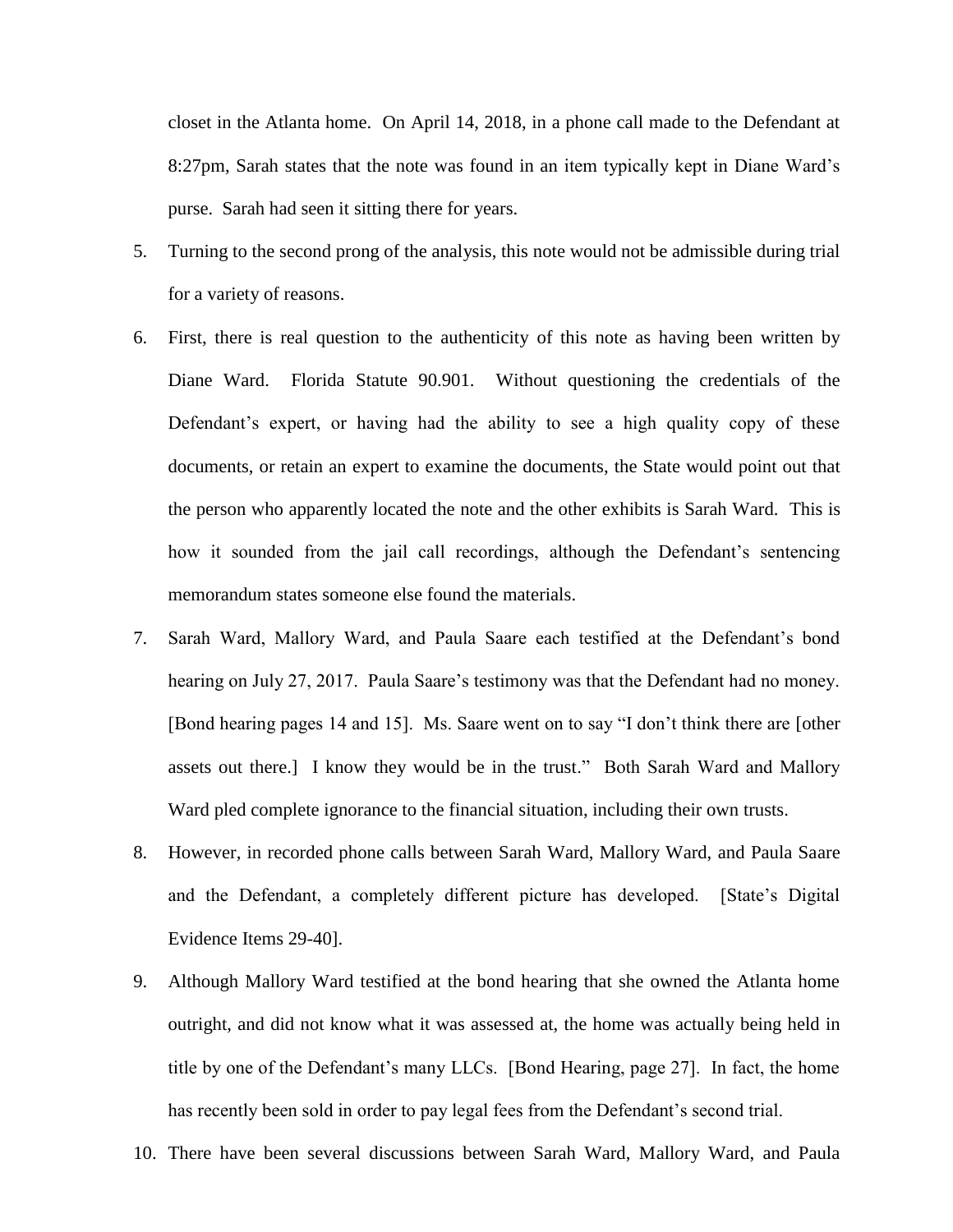Saare regarding the Defendant's assets and the Defendant's "asset protection" scheme. At least one of these "asset protections" is the Southern Horizons of Windemere, LLC. Sarah and Mallory Ward are the registered managers of this corporation according to Florida's Secretary of State. This corporation is said to own two plots of land.

- 11. Another one of the Defendant's corporation, which Sarah Ward, Mallory Ward, and Paula Saare are aware of, owns two plots of land in Georgia (Cumberland Harbor). There have been several discussions regarding paying the corporation fees and property taxes for these properties.
- 12. Additionally, the Defendant owns several pieces of jewelry, with individual items valued at \$100,000.00. Paula Saare, Sarah Ward, and Mallory Ward are also aware of these assets, as well as several guns, including an Uzi, currently in the possession of Elizabeth Green, Esq.
- 13. As Sarah Ward, Mallory Ward, and Paula Saare are preparing the Atlanta home for sale, despite the Defendant's and their best efforts to find loopholes to get out of the contract, there are certainly questions raised regarding the credibility of the witness said to have found or produced these documents to defense counsel.
- 14. Next, even if the document can be authenticated, it would not be relevant. Diane Ward's medical and mental health history were fully explored and developed by Dr. Sally West during the 2018 trial. Although this testimony spanned Diane Ward's records over many years, the relevance was solely regarding her mental state on the night she was shot and killed.
- 15. When the Defendant opined to Sarah Ward that Diane Ward may have written that note in Orlando, somewhat contemporaneously, with her being shot and killed, Sarah Ward definitively told the Defendant that the note had not been moved to Atlanta from Orlando that it was Diane Ward who had to have put the note where it was found. [Digital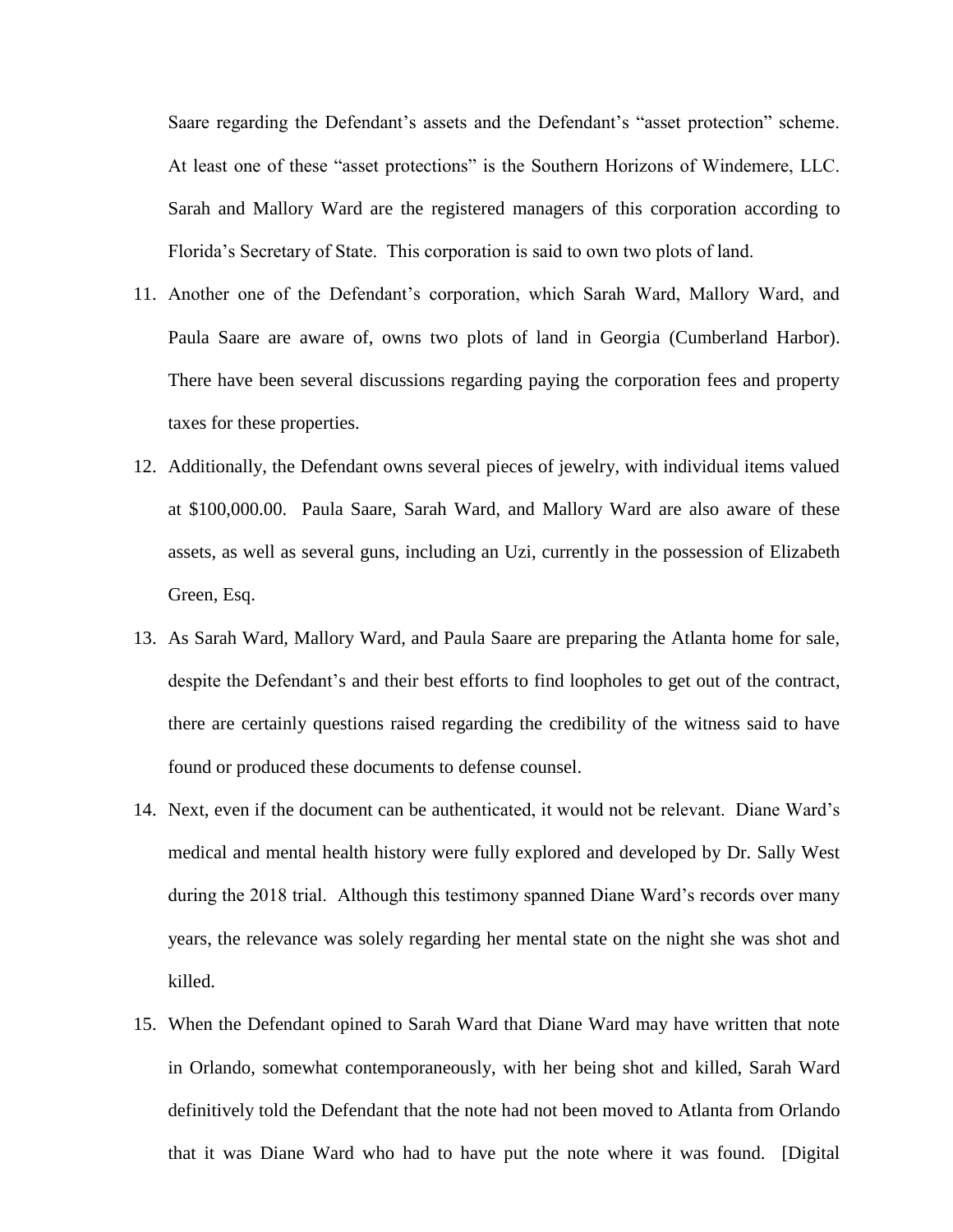Evidence Item #40, phone call on April 14, 2018, 8:27pm at 2:30]

- 16. Without being able to tie the note to the relevant timeframe, it is irrelevant. Especially given that there are many spans of time where Diane Ward was being given new medications, or new doses of medication, which can cause suicidal ideations during the first couple of weeks of new dosages.
- 17. Additionally, even if there were a nexus to the relevant timeframe, Diane Ward did not commit suicide on the night she was shot and killed. This was also the testimony of Defendant's own medical examiner. The Defendant's statement to Channel 13 was not that he walked in on Diane Ward attempting to kill herself—the Defendant's statement to Channel 13 was that Diane Ward snuck up behind him and pointed the gun at him. This would be a homicidal ideation being acted out—not a suicidal ideation.
- 18. If the Court believes that there is probative value to the note, the probative value is substantially outweighed by the danger of unfair prejudice, confusion, or misleading the jury. Florida Statute 90.403. Without any nexus to the relevant time frame, especially given the times over a several year timespan when Diane Ward was changing dosages and medications, it would be dangerous to allow a jury to consider it for more than what it is—a note written at an unknown point in time.
- 19. The Defendant has made statements regarding killing himself in the past. During Glenn Saare's deposition, Glenn Saare stated that the Defendant said the answer to protecting the Defendant's family from the lawsuits "was just to put a bullet in his head." [Page 16]. Mr. Saare's trial testimony was that the Defendant had said "I should just put a bullet through my head and be over it, they won't have to endure this anymore." [Trial I (2011) Transcript page 1271].
- 20. Even if the evidence is deemed admissible by the Court, the ultimate question would be whether "it would probably produce an acquittal on retrial." *Id.* The answer to this